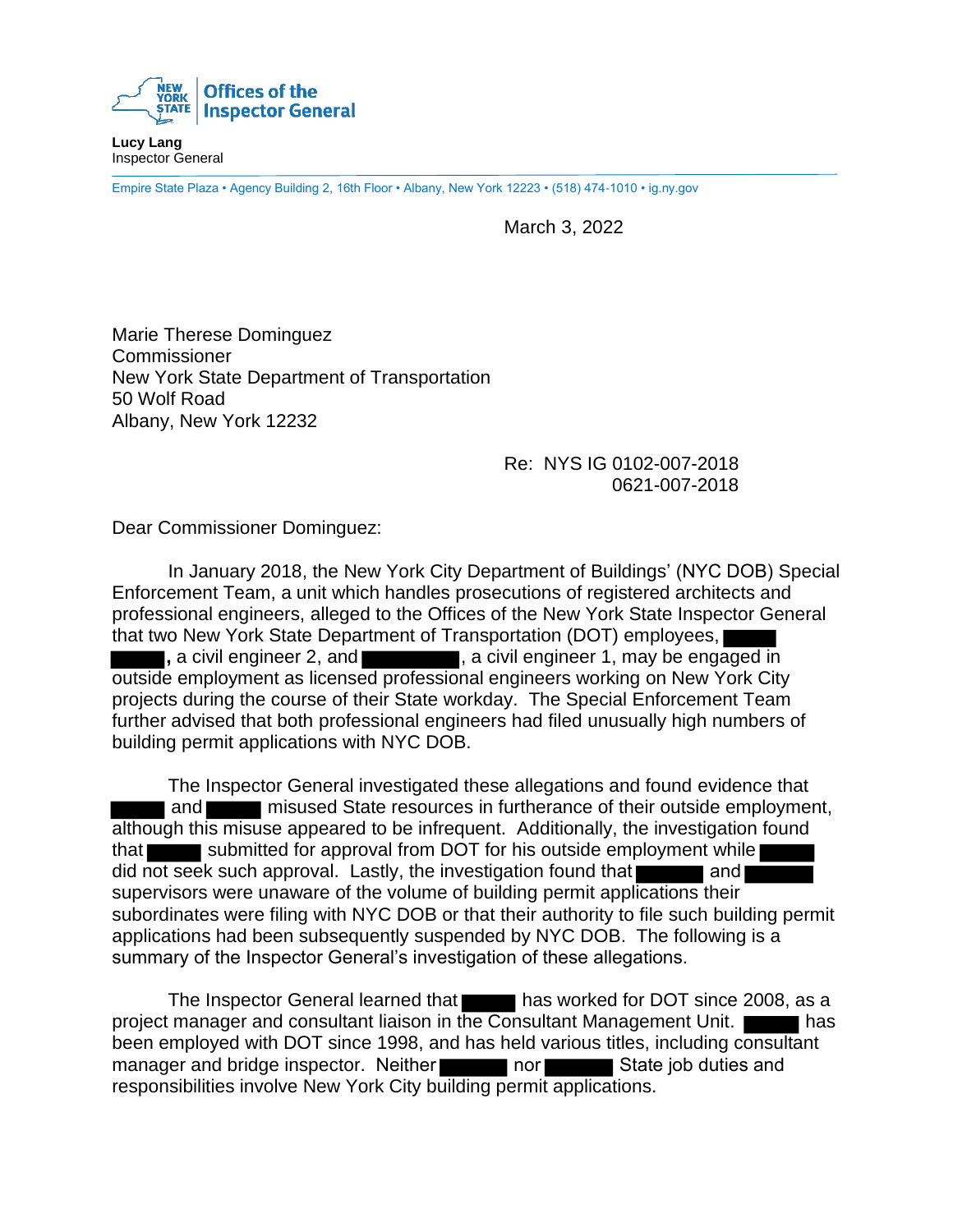According to the DOT Employee Handbook, employees must file a "Notice of Extra Employment or Activity Form" (PER-79) before engaging in any outside employment and, if approved, annually thereafter. A review of DOT personnel records revealed that he filed PER-79 forms in 2013 and 2014 and received approval for "civil engineering design and supervision," while no such form was found in DOT personnel file. Of note, neither nor are deemed by DOT to be policy makers and are therefore not required to seek approval from the New York State Joint Commission on Public Ethics for outside employment.

The investigation further found that between 2015 and 2017, approximately 1,200 building permit applications with NYC DOB, while filed over 17,000 such applications with NYC DOB between 2012 and 2017. According to NYC DOB, most of **a controller applications were for sidewalk sheds and supported scaffolds.** On November 19, 2017, a "scaffold/sidewalk shed" that had filed an application for with NYC DOB collapsed. NYC DOB found that a contributing factor in this collapse was insufficient structural design. In response, NYC DOB suspended authorization to file building permit applications with self-certified plans. In 2021, both and surrendered their self-certification privileges with NYC DOB.

The Inspector General reviewed computer logs related to **an and** and use of their State computers. This review found that although both and occasionally emailed documents to their State email accounts, it did not appear that they used their State computers to conduct design and/or planning work for their outside employment. However, the review found it likely that they had used their State computers and printers to print plan documents related to their outside employment.

 when questioned by the Inspector General, confirmed that he had emailed such plan documents to his State email account, and advised that he now recognized this activity was improper.

Both and supervisors advised that they were unaware of this outside employment or that authorization to file building permits applications with self-certified plans had been suspended by NYC DOB following a scaffold/sidewalk shed collapse.<sup>1</sup>

NYC DOB advised that it had referred this matter to the New York State Department of Education (SED), which audited the building plans submitted by and  $\blacksquare$  to NYC DOB to review the status of their professional engineer licenses.<sup>2</sup> Subsequently, SED offered an administrative settlement consisting of a ninemonth suspension of his professional engineer license, 15-month stayed<sup>3</sup> suspension, two-years' probation, and a \$5,000 fine. **Fig. 1.1** refused this agreement and SED advised it will schedule a hearing on the matter. SED recommended that be

<sup>1</sup> According to NYC DOB, it is not required to inform DOT or other State agencies of such suspensions of plan self-certification privileges by professional engineers.

<sup>2</sup> Notably, if SED revokes an individual's professional engineer license, it is not required to notify that individual's employer. Both and are required to maintain a professional engineer license for their current DOT employment.

<sup>3</sup> During a stayed suspension, professional engineers may continue to practice but may not self-certify building plans to NYC DOB and must submit projects for full review.